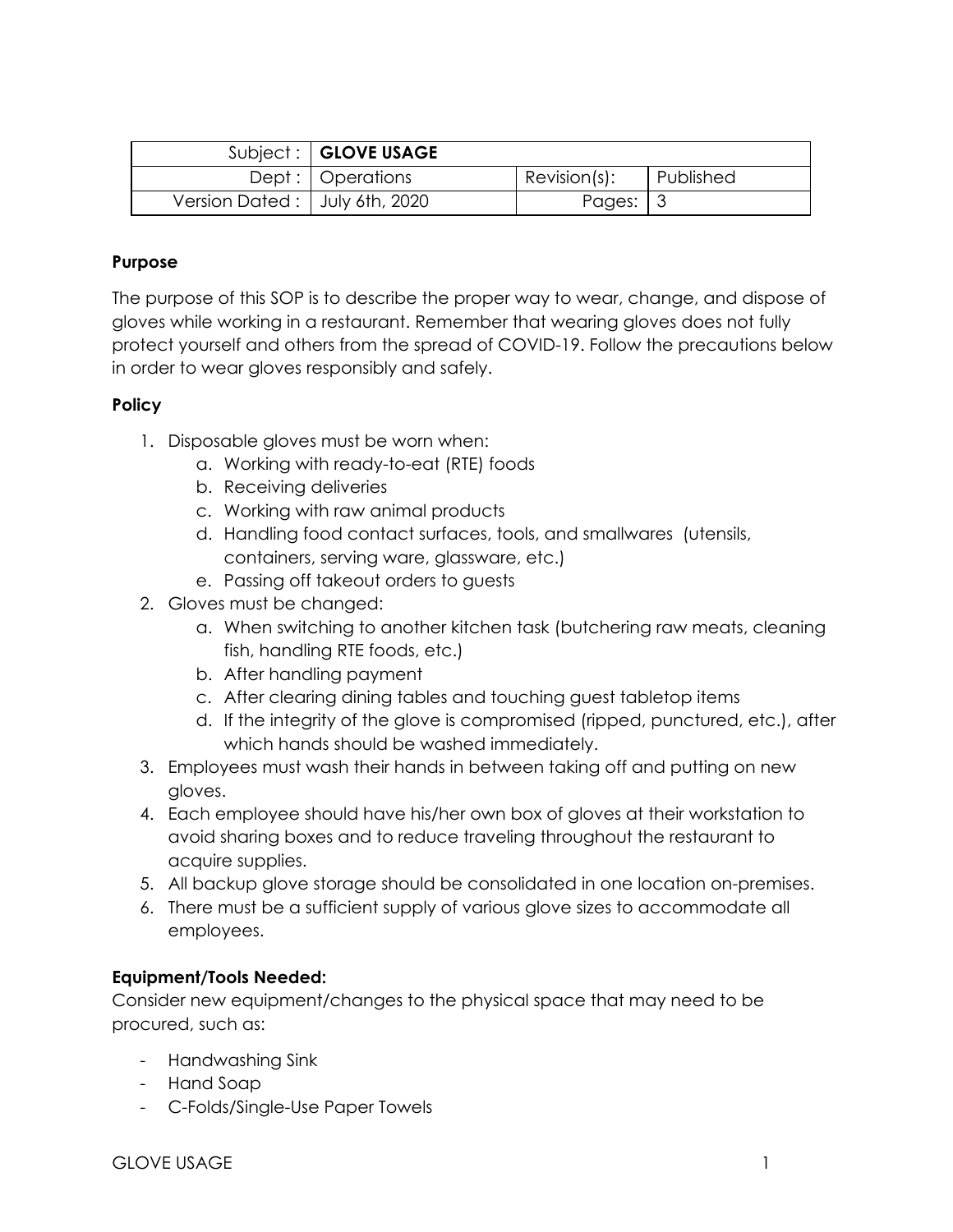- Garbage Can
- Paper towel and glove box holders
- Wall-mounted soap and sanitizer dispensers

## **Procedure:**

- 1. Grasp the outside of one glove at the wrist. Do not touch your bare skin.
- 2. Peel the glove away from your body, pulling it inside out.
- 3. Hold the glove you just removed in your gloved hand.
- 4. Peel off the second glove by putting your fingers inside the glove at the top of your wrist.
- 5. Turn the second glove inside out while pulling it away from your body, leaving the first glove inside the second.
- 6. Dispose of the gloves safely. Do not reuse the gloves.
- 7. Clean your hands immediately after removing gloves.

# **Supporting Materials (Logs, Signage, Training & Locations, etc)**

- VIDEO: [How to change gloves](https://youtu.be/3I_kKVNrEMo)
- [SOURCE](https://www.globus.co.uk/how-to-safely-remove-disposable-gloves)

### **Accountability (how the SOP will be enforced/managed)**

- In-person training is required to ensure that all employees use proper techniques to put on, wear, and take off gloves.
- Enforced by the Manager on Duty and Safety Manager. The Disciplinary action report to be filed if the protocol is not followed

#### **Sources:**

- [OSHA.gov](https://www.osha.gov/SLTC/covid-19/controlprevention.html)
- [NHS](https://www.youtube.com/watch?v=aGJNspLRdrc)
- [CDC](https://www.cdc.gov/handwashing/when-how-handwashing.html)
- [CDC "How to Remove Gloves"](https://www.cdc.gov/vhf/ebola/pdf/poster-how-to-remove-gloves.pdf?fbclid=IwAR0i5PeHnaG7yjcO99Guf6jL2vgbUtsGJz2cna-3gR2NKLsYLzdUFOWnYcY#:~:text=Hold%20the%20glove%20you%20just,Dispose%20of%20the%20gloves%20safely.)
- [Doffing PPE: Remove and Discard Outer Gloves Personal Protective Equipment](https://www.cdc.gov/vhf/ebola/hcp/ppe-training/n95respirator_coveralls/doffing_06.html) [\(PPE\)](https://www.cdc.gov/vhf/ebola/hcp/ppe-training/n95respirator_coveralls/doffing_06.html)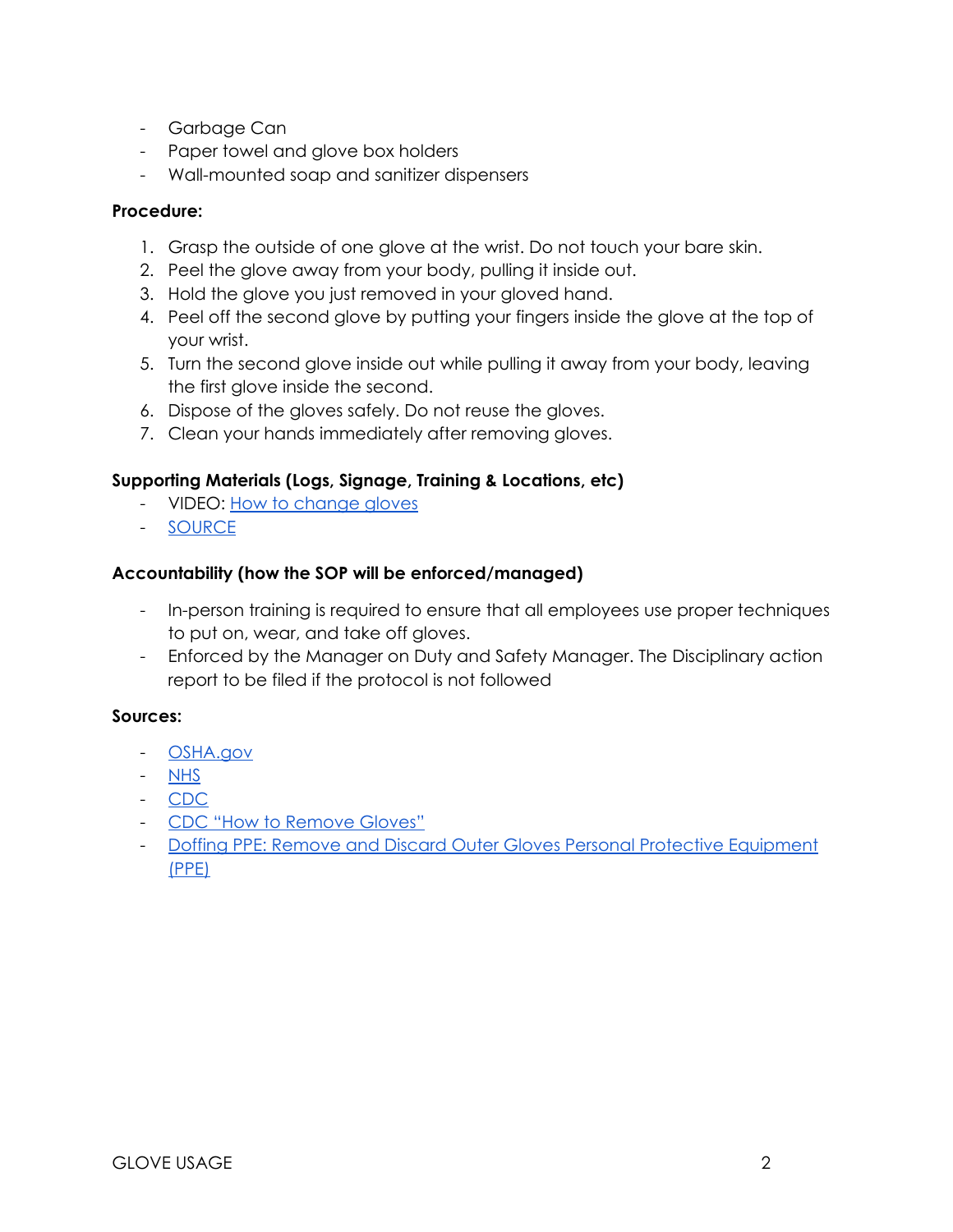|                                            | Asunto:   USO DE GUANTES |              |                          |
|--------------------------------------------|--------------------------|--------------|--------------------------|
|                                            | Dept.:   Operaciones     |              | Revisiones:   Publicadas |
| Fecha de la versión:   15 de junio de 2020 |                          | Páginas:   2 |                          |

## **Propósito**

El propósito de este Procedimiento Operativo Estandarizado (POE) es describir la forma correcta de usar, cambiarse y desechar los guantes cuando trabaja en un restaurante. Recuerde que usar guantes no le protege por completo a usted mismo y a los demás de la propagación de la COVID-19. Siga las siguientes precauciones para usar guantes de manera responsable y segura.

### **Política**

- 1. Se deben usar guantes desechables en los siguientes casos:
	- a. Al trabajar con alimentos listos para comer (Ready-to-Eat, RTE)
	- b. Al recibir entregas
	- c. Al trabajar con productos crudos de origen animal
	- d. Al manejar superficies de contacto con alimentos, herramientas y elementos de cocina (utensilios, contenedores, recipientes para servir, cristalería, etc.)
	- e. Al pasar pedidos de comida a los huéspedes
- 2. Los guantes deben cambiarse en los siguientes momentos:
	- a. Cuando pasa a otra tarea de cocina (cortar carnes crudas, limpiar pescado, manipular alimentos RTE, etc.)
	- b. Después de manipular pagos
	- c. Después de limpiar mesas y tocar los elementos de la mesa del cliente
	- d. Si la integridad del guante está comprometida (rasgados, perforados, etc.), después de lo cual debe lavarse las manos de inmediato.
- 3. Los empleados deben lavarse las manos al quitarse guantes usados y antes de ponerse guantes nuevos.
- 4. Cada empleado debe tener su propia caja de guantes en su estación de trabajo para evitar compartir cajas y evitar andar por el restaurante buscando suministros.
- 5. Todo el almacenamiento de guantes de respaldo debe consolidarse en una ubicación dentro del restaurante.
- 6. Debe haber un suministro suficiente de varios tamaños de guantes a fin de que sirvan para todos los empleados.

# **Equipos/Herramientas necesarios:**

Considere nuevos equipos/cambios en el espacio físico que puede ser necesario adquirir, como los siguientes: